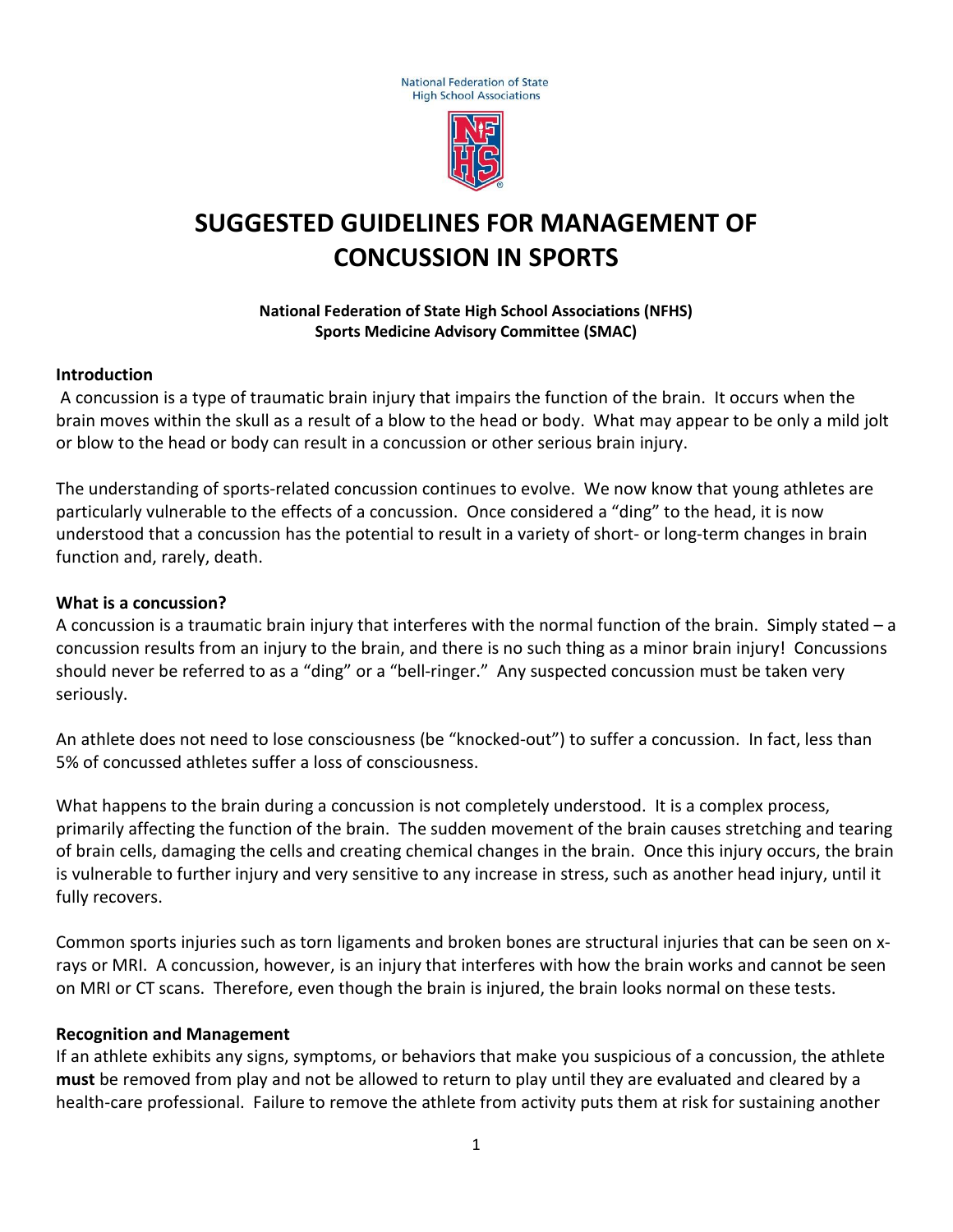head injury while concussed, which can lead to worsening concussion symptoms, increased risk for further injury, and, sometimes even death.

Parents/guardians and coaches are not expected to "diagnose" a concussion. However, everyone involved in athletics must be aware of the signs, symptoms and behaviors associated with a concussion. If you suspect that an athlete may have a concussion, then the athlete must be **immediately removed** from all physical activity.

### **Signs Observed by Coaching Staff**

- **Dazed or stunned appearance.**
- **Confusion about assignment or position.**
- **Forgetfulness.**
- **Uncertainty of game, score, or opponent.**
- **Clumsy movements.**
- **Slow response to questions.**
- **Mood, behavior or personality changes.**
- **Can't recall events prior to or after hit or fall.**

# **Symptoms Reported by Athlete**

- **Headache or "pressure" in head.**
- **Nausea.**
- **Balance problems or dizziness.**
- **Double or blurry vision.**
- **Sensitivity to light or noise.**
- **Feeling sluggish, hazy, foggy or groggy.**
- **Concentration or memory problems.**
- **Confusion.**
- **Emotions of "not feeling right" or "feeling down".**

# **When in doubt, sit them out!**

If you suspect that a player has a concussion, follow the "Heads Up" 4-step Action Plan.

- 1. Remove the athlete from play.
- 2. Ensure the athlete is evaluated by an appropriate health-care professional.
- 3. Inform the athlete's parents/guardians about the possible concussion and give them information on concussion.
- 4. Keep the athlete out of play the day of the injury, and until an appropriate health-care professional **has given written clearance** that the athlete is symptom-free and may return to activity.

The signs and symptoms associated with a concussion are not always apparent immediately after a bump, blow, or jolt to the head or body and may develop over a few hours or longer. However, until an athlete is evaluated by an appropriate health-care professional, they should be closely watched following a suspected concussion and should not be left alone.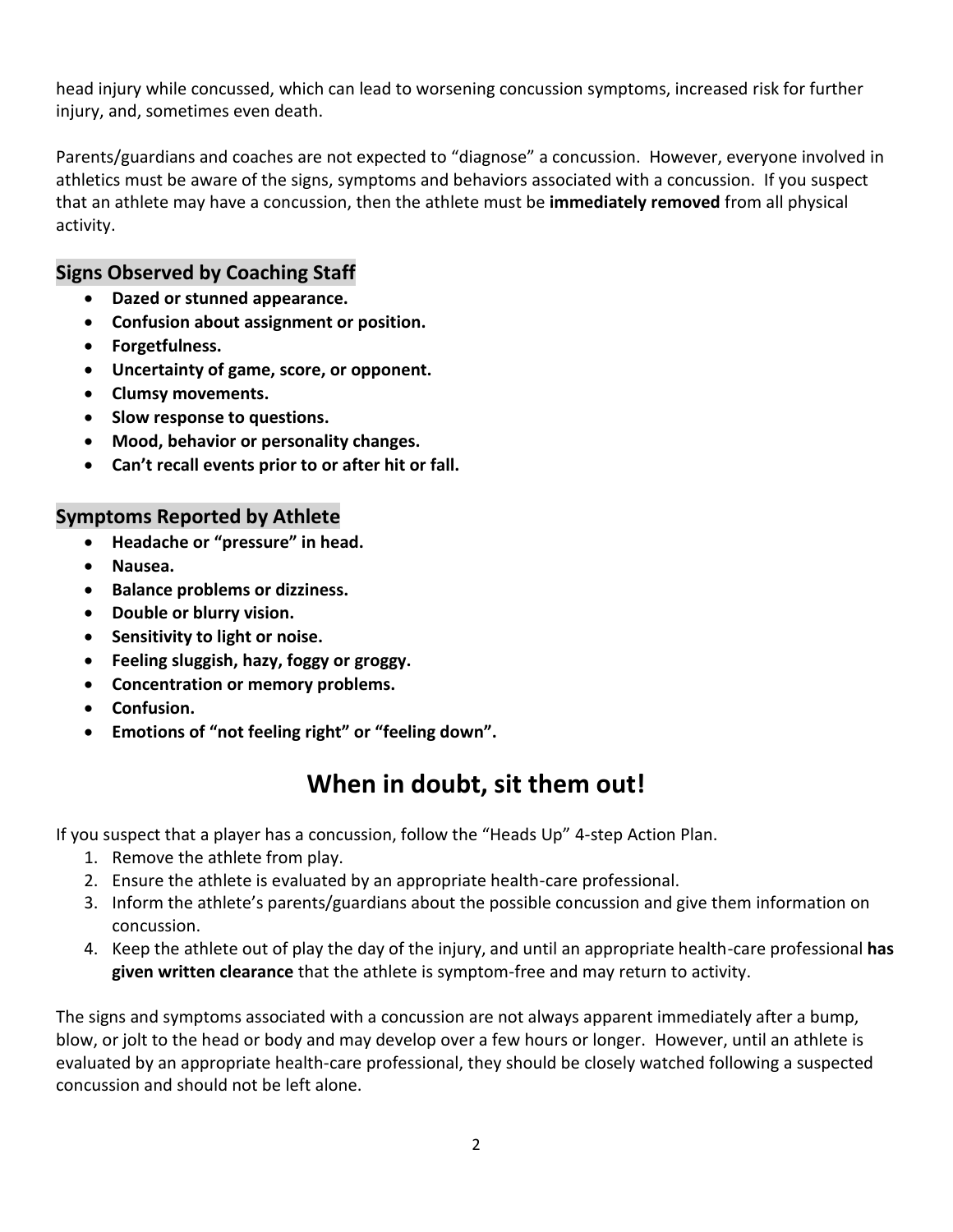Athletes should never try to "tough out" a concussion. Teammates, parents/guardians, and coaches should never encourage an athlete to "play through" the symptoms of a concussion. In addition, there should never be an attribution of bravery or courage to athletes who play despite having concussion signs and/or symptoms. The risks of such behavior must be emphasized to all members of the team, as well as coaches and parents.

If an athlete returns to activity before being fully healed from an initial concussion, their reaction time and reflexes may be compromised, placing the athlete at greater risk for sustaining another head injury. A second injury that occurs before the brain has a chance to recover from the initial concussion will delay recovery and increase the chance for long-term problems. In rare cases, a repeat head injury can result in severe swelling and bleeding in the brain that can be fatal.

# **What Are Some Danger Signs to Look Out For?**

In rare cases, a dangerous collection of blood (hematoma) may form between the brain and skull after a bump, blow, or jolt to the head or body. The pressure from this blood can squeeze the brain within the skull. Call 9-1-1 for any athlete that demonstrates any of the following signs or symptoms after a bump, blow, or jolt to the head or body for transport to the emergency department:

- One pupil larger than the other.
- Drowsiness or inability to wake up.
- A headache that gets worse and does not go away.
- Slurred speech, weakness, numbness, or decreased coordination.
- Repeated vomiting or nausea
- Convulsions or seizures (shaking or twitching).
- Unusual behavior, increased confusion, restlessness, or agitation.
- Loss of consciousness (passed out/knocked out). Even a brief loss of consciousness should be taken seriously.

### **Management Until Recovery**

### **Rest**

The first step in recovering from a concussion is rest. Rest is essential to help the brain heal. Athletes with a concussion need rest from physical and mental activities that require concentration and attention as these activities may worsen symptoms and delay recovery. Exposure to loud noises, bright lights, computers, video games, television and phones (including texting) all may worsen the symptoms of concussion. Athletes typically require 24-48 hours of rest, though some may require a longer period of time.

### **Return to Learn**

Following a concussion, many athletes will have difficulty in school. These problems may last from days to weeks and often involve difficulties with short- and long-term memory, concentration, and organization. In many cases, it is best to lessen the student's class load early on after the injury. This may include staying home from school during the short period of rest (typically no more than 1-2 days) followed by a lighter school schedule for a few days, or longer, if necessary. Decreasing the stress to the brain in the early phase after a concussion may lessen symptoms and shorten the recovery time. Additional academic adjustments may include decreasing homework, allowing extra time for assignments/tests, and taking breaks during class. Such academic adjustments are best made using a team approach collaborating with teachers, counselors, and school nurses.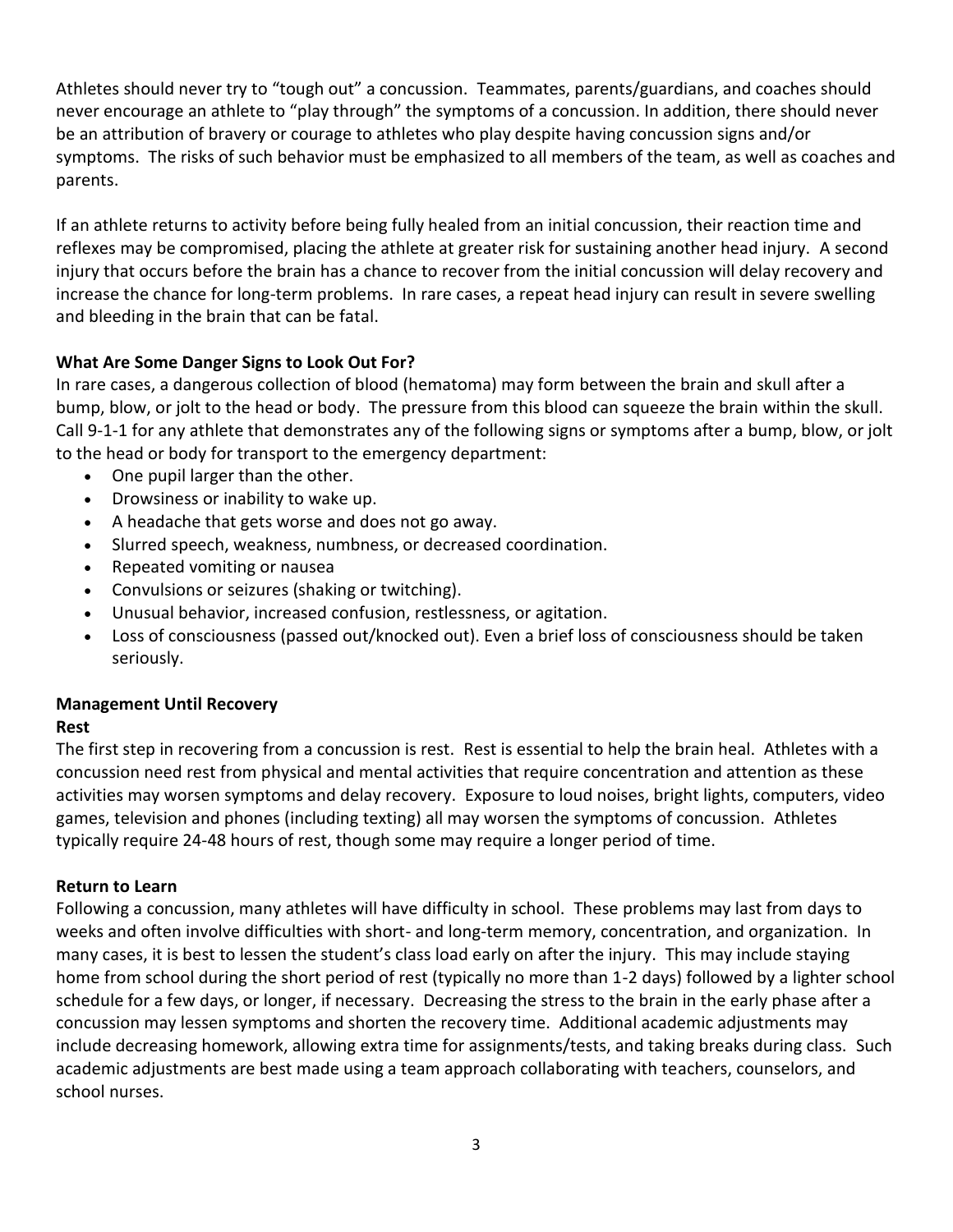#### **Return to Play**

After suffering a concussion, **no athlete should return to play or practice on that same day**.

### **An athlete should** *never* **be allowed to resume play following a concussion until symptom free and given the approval to resume physical activity by an appropriate health-care professional.**

Once an athlete no longer has signs or symptoms of a concussion **and is cleared to return to activity by an appropriate health-care professional**, they should proceed in a step-wise fashion to allow the brain to readjust to exercise. In most cases, the athlete should progress no more than one step each day, and at times each step may take more than one day. **Below is an example of a return to physical activity program**:

#### **Progressive Return to Play Protocol**

#### **Step 1: Back to Regular Activities** (such as school)

To enter into the stepwise return to play protocol the athlete should first be back to regular activities (such as school) and has been cleared by their appropriate health-care professional to begin the return to play process. In most all cases, the athlete should have all concussion-related academic adjustments removed prior to beginning the Return to Sports Activity Program

#### **Step 2: Light Aerobic Activity**

Begin with light aerobic exercise only to increase heart rate. This means about 5 to 10 minutes on an exercise bike, brisk walking, or light jogging. No anaerobic activity such as weight lifting should be done at this stage.

#### **Step 3: Moderate Activity**

Continue with activities that increase an athlete's heart rate while adding movement. This includes running and skating drills.

#### **Step 4: Non-Contact Training Activity**

Add sports specific, more intense, non-contact physical activity, such as such as passing in hockey, dribbling in basketball or soccer, high-intensity stationary biking, regular weightlifting routine.

#### **Step 5: Practice and Full Contact**

The athlete may return to practice and full contact (if appropriate for the sport) in a controlled practice setting where the skills can be assessed by the coaches.

### **Step 6: Competition**

The athlete may return to competition.

**If symptoms of a concussion recur, or if concussion signs and/or behaviors are observed at any time during the return-to-play program, the athlete must discontinue all activity immediately. The athlete may need to be re-evaluated by the appropriate health-care professional or may have to return to the previous step of the return-to-activity program, as pre-determined by the appropriate health-care professional. Summary of Suggested Concussion Management** 

- **1. No athlete should return to play (RTP) or practice on the same day of a concussion.**
- **2. Any athlete suspected of having a concussion should be evaluated by an appropriate health-care professional.**